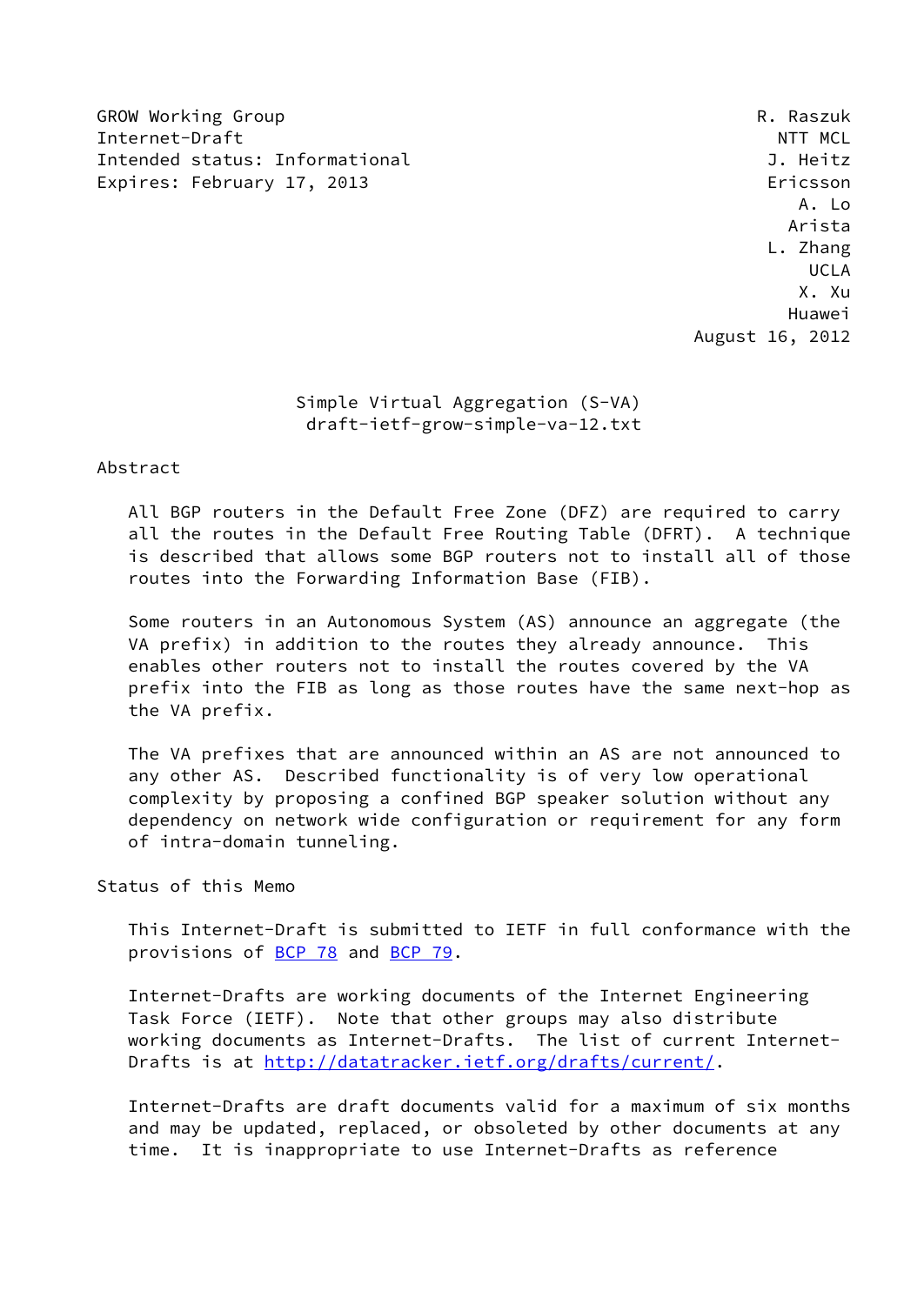Internet-Draft S-VA S-VA August 2012

material or to cite them other than as "work in progress."

This Internet-Draft will expire on February 17, 2013.

Copyright Notice

 Copyright (c) 2012 IETF Trust and the persons identified as the document authors. All rights reserved.

This document is subject to **[BCP 78](https://datatracker.ietf.org/doc/pdf/bcp78)** and the IETF Trust's Legal Provisions Relating to IETF Documents [\(http://trustee.ietf.org/license-info](http://trustee.ietf.org/license-info)) in effect on the date of publication of this document. Please review these documents carefully, as they describe your rights and restrictions with respect to this document. Code Components extracted from this document must include Simplified BSD License text as described in Section 4.e of the Trust Legal Provisions and are provided without warranty as described in the Simplified BSD License.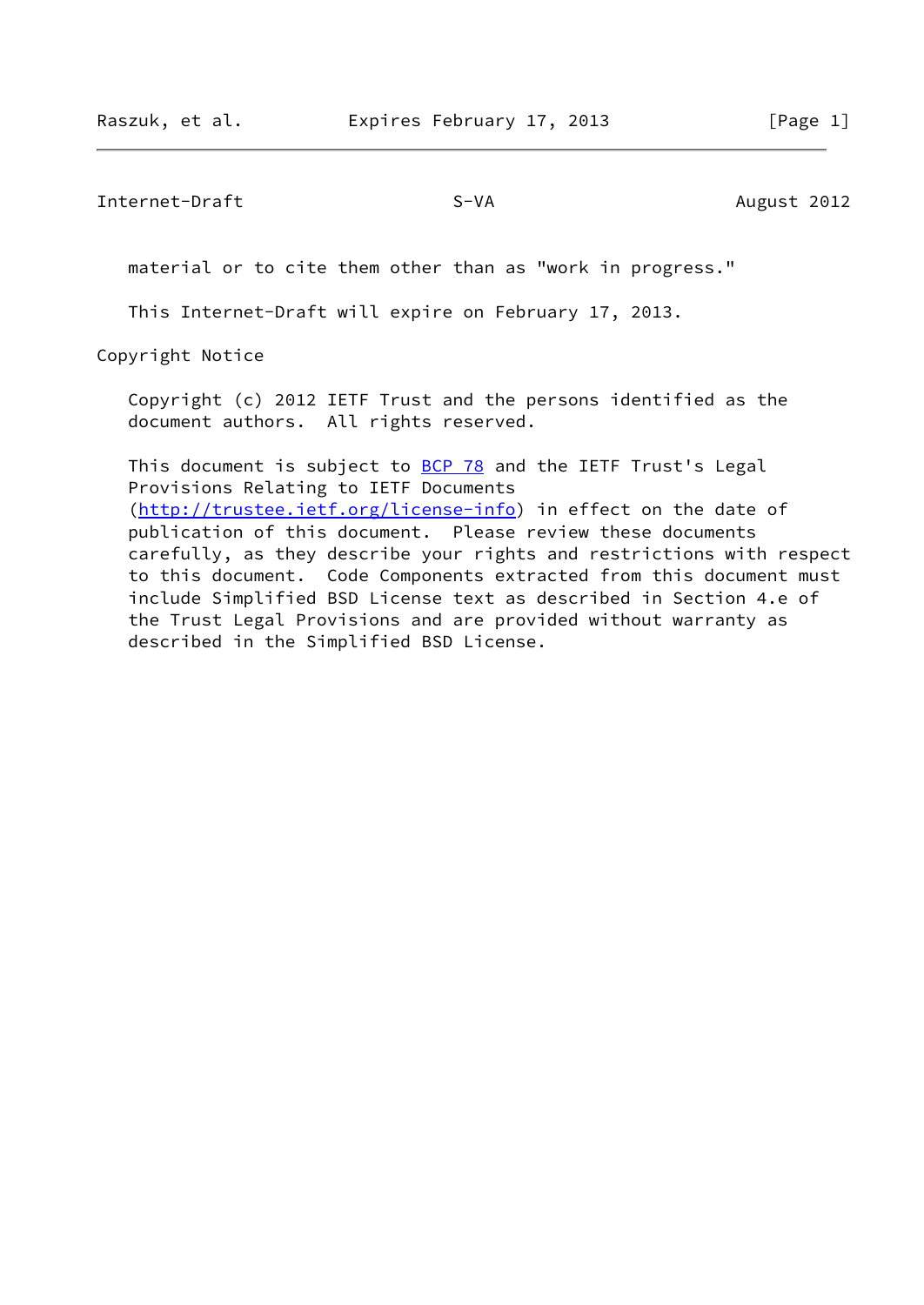Raszuk, et al. Expires February 17, 2013 [Page 2]

# $\overline{\phantom{0}}$

Internet-Draft S-VA S-VA August 2012

# Table of Contents

| 1. Introduction $\ldots \ldots \ldots \ldots \ldots \ldots \ldots \ldots \ldots$ |  |
|----------------------------------------------------------------------------------|--|
| 1.1. Scope of this Document 4                                                    |  |
|                                                                                  |  |
|                                                                                  |  |
|                                                                                  |  |
|                                                                                  |  |
|                                                                                  |  |
|                                                                                  |  |
|                                                                                  |  |
|                                                                                  |  |
|                                                                                  |  |
|                                                                                  |  |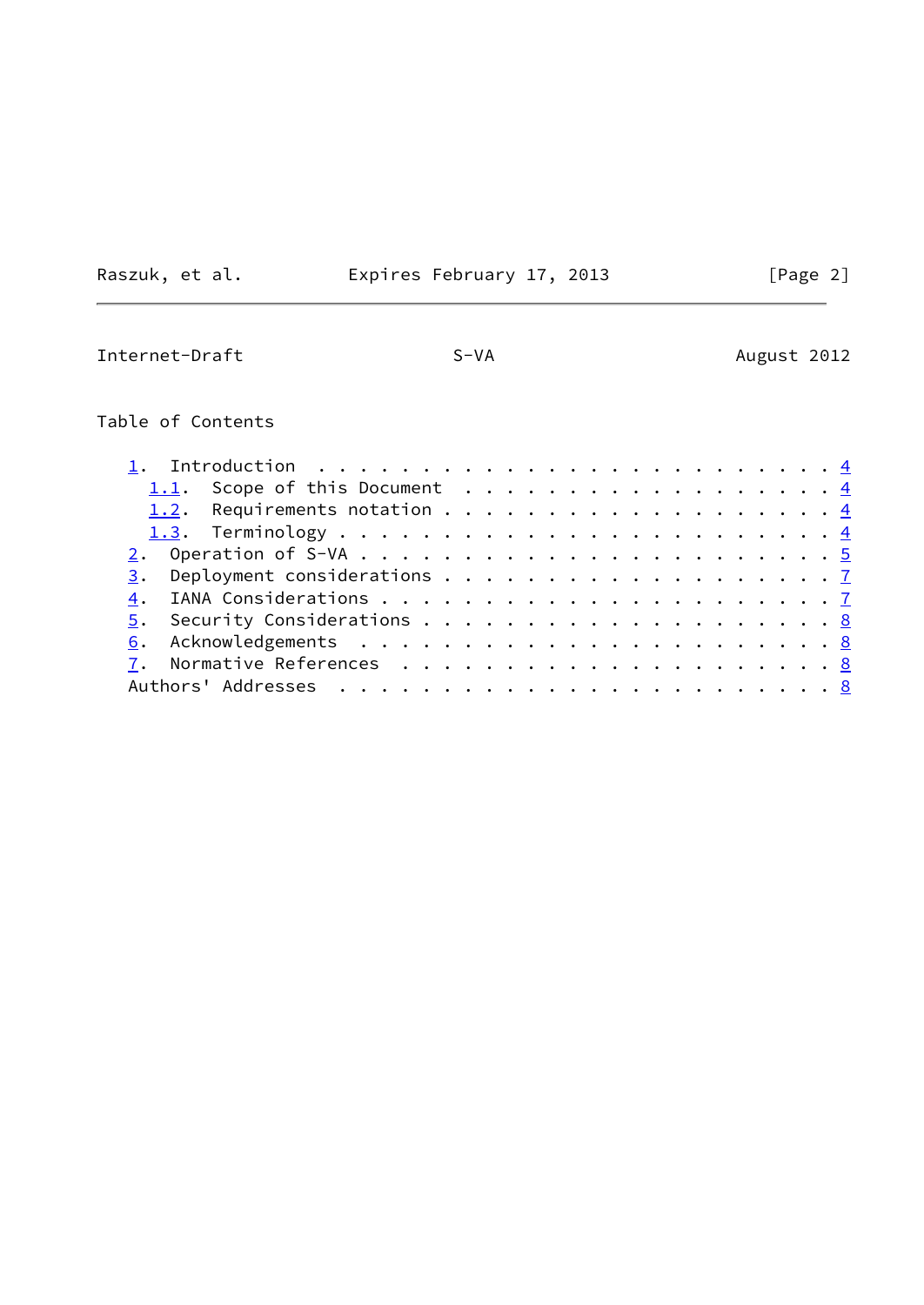Raszuk, et al. **Expires February 17, 2013** [Page 3]

<span id="page-3-1"></span>Internet-Draft S-VA S-VA August 2012

# <span id="page-3-0"></span>[1](#page-3-0). Introduction

 A technique called Simple Virtual Aggregation (S-VA) is described. It allows some routers not to have to store some routes in the Forwarding Information Base (FIB) while still advertising and receiving the full Default Free Routing Table (DFRT) in BGP.

 A typical scenario is as follows. Core routers in the ISP maintain the full DFRT in the FIB and RIB. Edge routers maintain the full DFRT in the BGP Loc-RIB, but do not install certain routes in the RIB and FIB. Edge routers may install a default route to core routers, to Area Border Routers (ABR) which are installed on the Point of Presence (POP), to core boundary routers or to Autonomous System Border Routers (ASBR).

 S-VA must be enabled on an edge router that needs to save its RIB and FIB space. The core routers must announce a new prefix called virtual aggregate (VA prefix).

<span id="page-3-2"></span>[1.1](#page-3-2). Scope of this Document

 The VA prefix is not intended to be announced from one AS into another, only between routers of the same AS.

 S-VA can be used for IPv4 and IPv6 both unicast and multicast address families.

S-VA does not need to operate on on every router in an AS.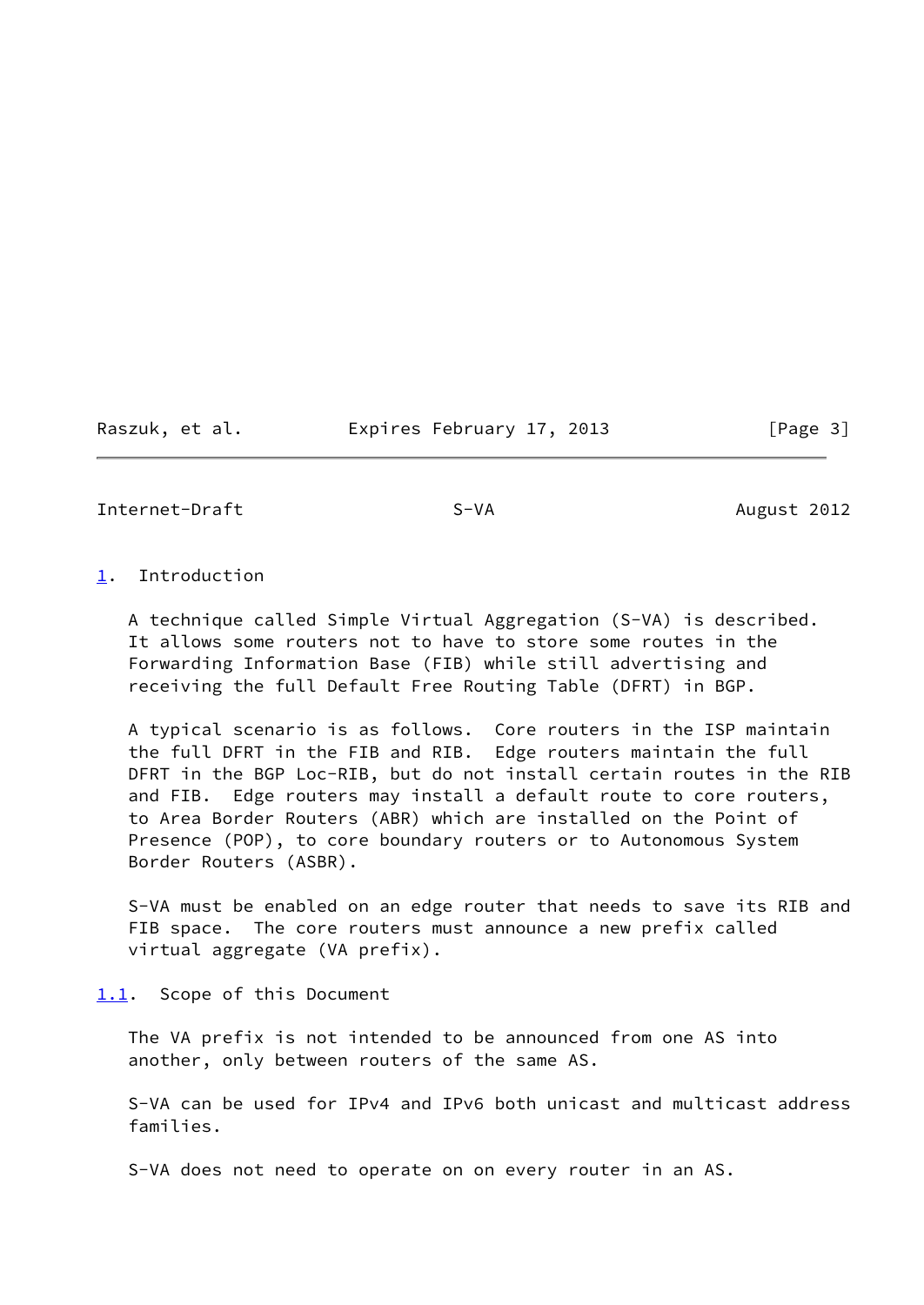### <span id="page-4-0"></span>[1.2](#page-4-0). Requirements notation

 The key words "MUST", "MUST NOT", "REQUIRED", "SHALL", "SHALL NOT", "SHOULD", "SHOULD NOT", "RECOMMENDED", "MAY", and "OPTIONAL" in this document are to be interpreted as described in [\[RFC2119](https://datatracker.ietf.org/doc/pdf/rfc2119)].

# <span id="page-4-1"></span>[1.3](#page-4-1). Terminology

- RIB/FIB-Installing Router (FIR): A router that does not suppress any routes and announces the VA prefix. Typically a core router, a POP to core boundary router or an ASBR would be configured as an FIR.
- RIB/FIB-Suppressing Router (FSR): An S-VA router that installs the VA prefix, and does not install into its FIB routes that are covered by and have the same next-hop as the VA prefix. Typically an edge router would be configured as an FSR.

Raszuk, et al. **Expires February 17, 2013** [Page 4]

<span id="page-4-3"></span>Internet-Draft S-VA S-VA August 2012

- Suppress: Not to install a route that is covered by the VA prefix into the global RIB or FIB.
- Legacy Router: A router that does not run S-VA, and has no knowledge of S-VA.
- Global Routing Information Base (RIB): All the routing protocols in a router install their selected routes into the RIB. The routes in the RIB are used to resolve next-hops for other routes, to be redistributed to other routing protocols and to be installed into the FIB.
- Local/Protocol Routing Information Base (Loc-RIB): The Loc-RIB contains the routes that have been selected by the local BGP speaker's Decision Process as in [\[RFC4271](https://datatracker.ietf.org/doc/pdf/rfc4271)].
- NLRI: Network Layer Reachability Information [[RFC4271](https://datatracker.ietf.org/doc/pdf/rfc4271)]

# <span id="page-4-2"></span>[2](#page-4-2). Operation of S-VA

 There are three types of routers in S-VA, FIB-Installing routers (FIR), FIB-Suppressing routers (FSR) and optionally, legacy routers. While any router can be an FIR or an FSR, the simplest form of deployment is for AS border routers to be configured as FIRs and for customer facing edge routers to be configured as FSRs.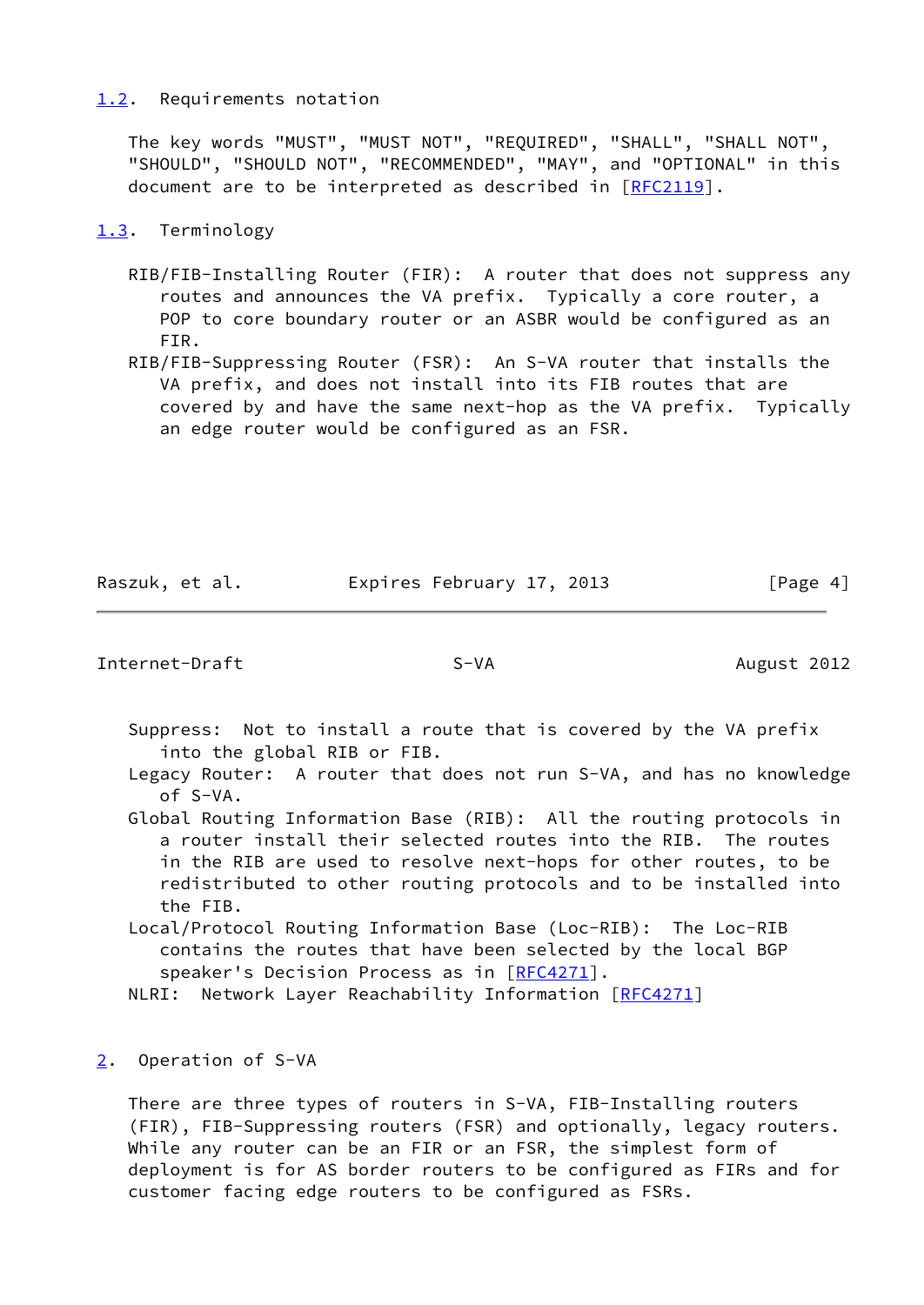When a FIR announces a VA prefix, it sets the path attributes as follows: The ORIGIN MUST be set to INCOMPLETE (value 2). The NEXT\_HOP MUST be set to the same as that of the routes which are intended to be covered by the VA prefix. The ATOMIC AGGREGATE and AGGREGATOR attributes SHOULD NOT be included. The FIR MUST attach a NO EXPORT Community Attribute [[RFC1997](https://datatracker.ietf.org/doc/pdf/rfc1997)]. The NLRI SHOULD be 0/0.

A FIR SHOULD NOT FIB-suppress any routes.

 An FSR must detect the VA prefix or prefixes (including 0/0) and install them in all of Loc-RIB, RIB and FIB. The FSR MAY suppress any more specific routes that carry the same next-hop as the VA prefix.

 Generally, any more specific route which carries the same next-hop as the VA prefix is eligible for suppression. However, provided that there is at least one less specific prefix with different next-hop between the VA prefix and the suppressed prefixes then those suppressed prefixes must be reinstalled.

 An example with 3 prefixes can be considered, where the VA-prefix (prefix 1) is the least specific and covers prefix 2 and prefix 3. Prefix 2 is less specific than prefix 3 and covers the latter. If all three have the same next-hop, then only the bigger one, i.e. VA- Prefix, is announced. However, if prefix 2 has a different next-hop,

| Raszuk, et al. | Expires February 17, 2013 | [Page 5] |
|----------------|---------------------------|----------|
|----------------|---------------------------|----------|

Internet-Draft S-VA S-VA August 2012

 then it will need to be announce separately. In this case, it is important to also announce prefix 3 separately.

 Similarly, when IBGP multipath is enabled and when multiple VA prefixes form a multipath, only those more specific prefixes of which the set of next-hops are identical to the set of next-hops of the VA prefix multipath are subject to suppression.

 The expected behavior is illustrated in Figure 1. This figure shows an autonomous system with a FIR FIR1 and an FSR FSR1. FSR1 is an ASBR and is connected to two external ASBRs, EP1 and EP2.

 +------------------------------------------+ Autonomous System  $\vert$  +----+ | | |EP1 |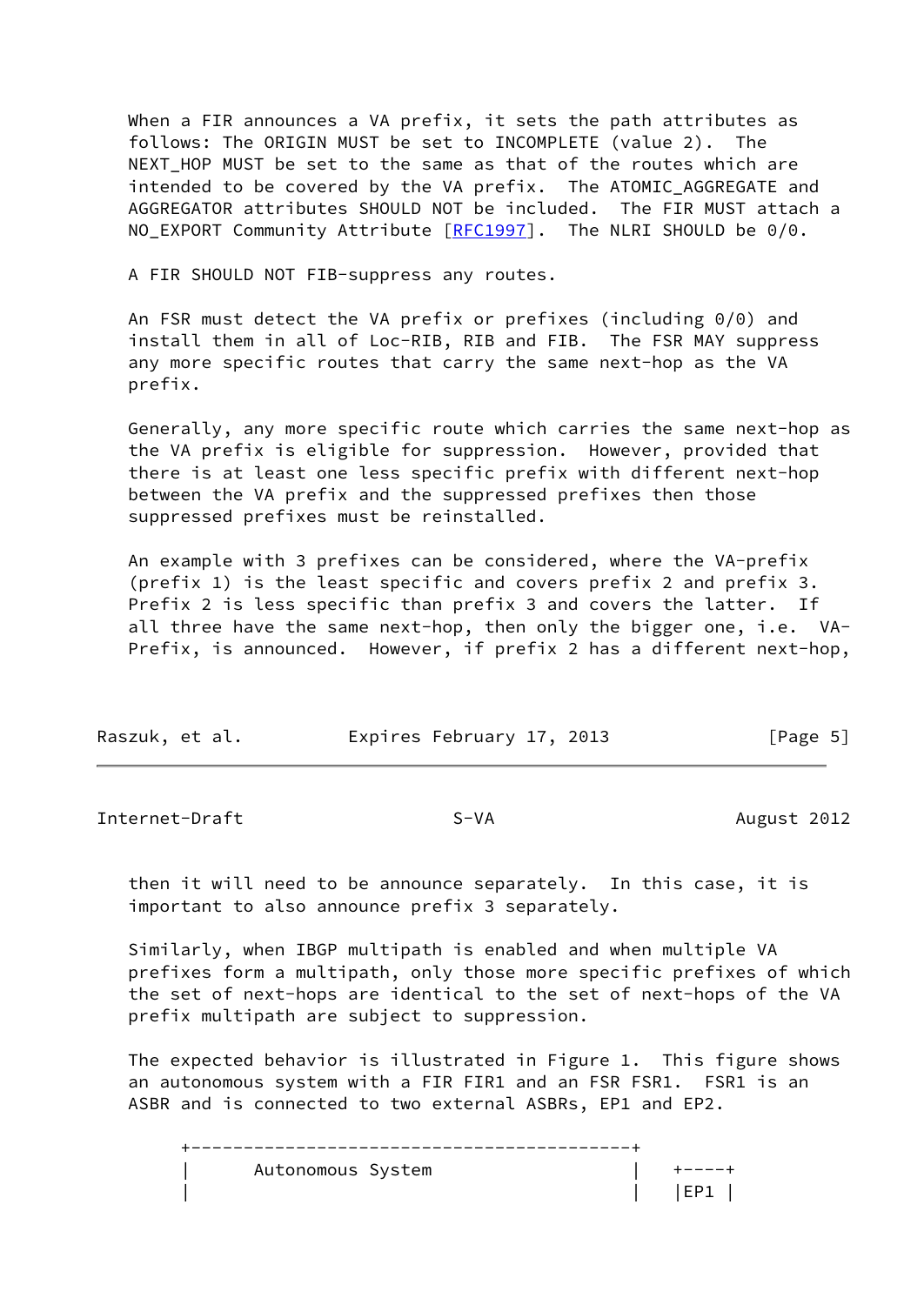



 Suppose that FSR1 has been enabled to perform S-VA. Originally it receives all routes from FIR1 (doing next-hop-self) as well as from EP1 and EP2. FIR1 now will advertise a VA prefix 0/0 with next-hop set to itself. That will cause FSR1 to suppress all routes with the same next-hop as the VA prefix. However, FSR1 will not suppress any routes received from EP1 and EP2, because their next-hops are different from that of the VA prefix.

 Several FIRs may announce different S-VA prefixes. For example, in a POP, each edge router can announce into the POP an S-VA prefix that covers the addresses of the customers it services.

 Several FIRs may announce the same S-VA prefix. In this case an FSR must choose to install only one of them. For example, two redundant ASBRs, both of which announce the complete DFRT may each also announce the default route as an S-VA prefix into the AS.

 S-VA may be used to split traffic among redundant exit routers. For example, referring to Figure 1, suppose EP1 and EP2 are two redundant ASBRs that announce the complete DFRT. Each may also announce two S-VA prefixes into the AS: 0/1 and 128/1. EP1 might announce 0/1 with higher preference and EP2 might announce 128/1 with higher

| Raszuk, et al. | Expires February 17, 2013 | [Page 6] |
|----------------|---------------------------|----------|
|----------------|---------------------------|----------|

<span id="page-6-1"></span>Internet-Draft S-VA S-VA August 2012

 preference. FIR1 will now install into its FIB 0/1 pointing to EP1 and 128/1 pointing to EP2. If either one of EP1 or EP2 were to fail, then FSR1 would switch the traffic to the other exit router with a single FIB installation of one S-VA prefix.

<span id="page-6-0"></span>[3](#page-6-0). Deployment considerations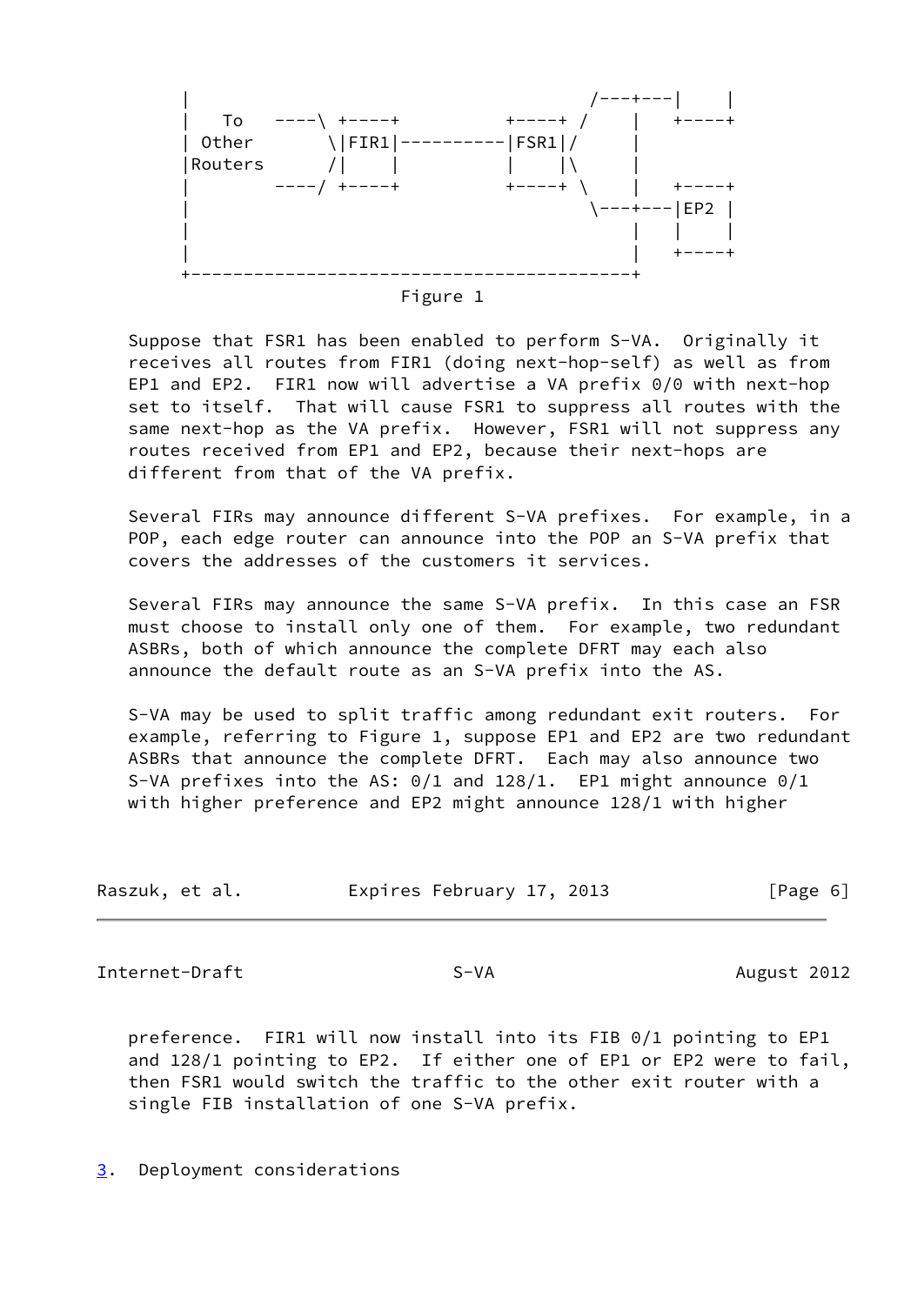BGP routes may be used to resolve next-hops for static routes or other BGP routes. Because the default route does not imply reachability of any destination, a router can be configured not to resolve next-hops using the default route. In this case, S-VA should not suppress from installation into the RIB a route that may be used to resolve a next-hop for another route. It may still suppress it from installation into the FIB.

 Selected BGP routes in the RIB may be redistributed to other protocols. If they no longer exist in the RIB, they will not be redistributed. This is especially important when the conditional redistribution is taking place based on the length of the prefix, community value etc. In those cases where redistribution policy is in place S-VA implementation should refrain from suppressing installation into the RIB routes matching such policy. It may still suppress them from installation into the FIB.

 A router may originate a network route or an aggregate route into BGP. Some addresses covered by such a route may not exist. If this router were to receive a packet for an unreachable address within an originated route, it must not send that packet to the VA prefix route. There are several ways to achieve this. One is to have the FIR aggregate the routes instead of the FSR. Another is to install a blackhole route for the nonexistent addresses on the originating router. This issue is not specific to S-VA, but applicable to the general use of default routes.

 Like any aggregate, an S-VA prefix may include more address space than the sum of the prefixes it covers. As such, the S-VA prefix may provide a route for a packet for which no real destination exists. An FSR will forward such a packet to the FIR.

 If an S-VA prefix changes its next-hop or is removed, then many routes may need to be downloaded into the FIB to achieve convergence.

<span id="page-7-0"></span>[4](#page-7-0). IANA Considerations

There are no IANA considerations.

Raszuk, et al. **Expires February 17, 2013** [Page 7]

<span id="page-7-2"></span>Internet-Draft S-VA S-VA August 2012

<span id="page-7-1"></span>[5](#page-7-1). Security Considerations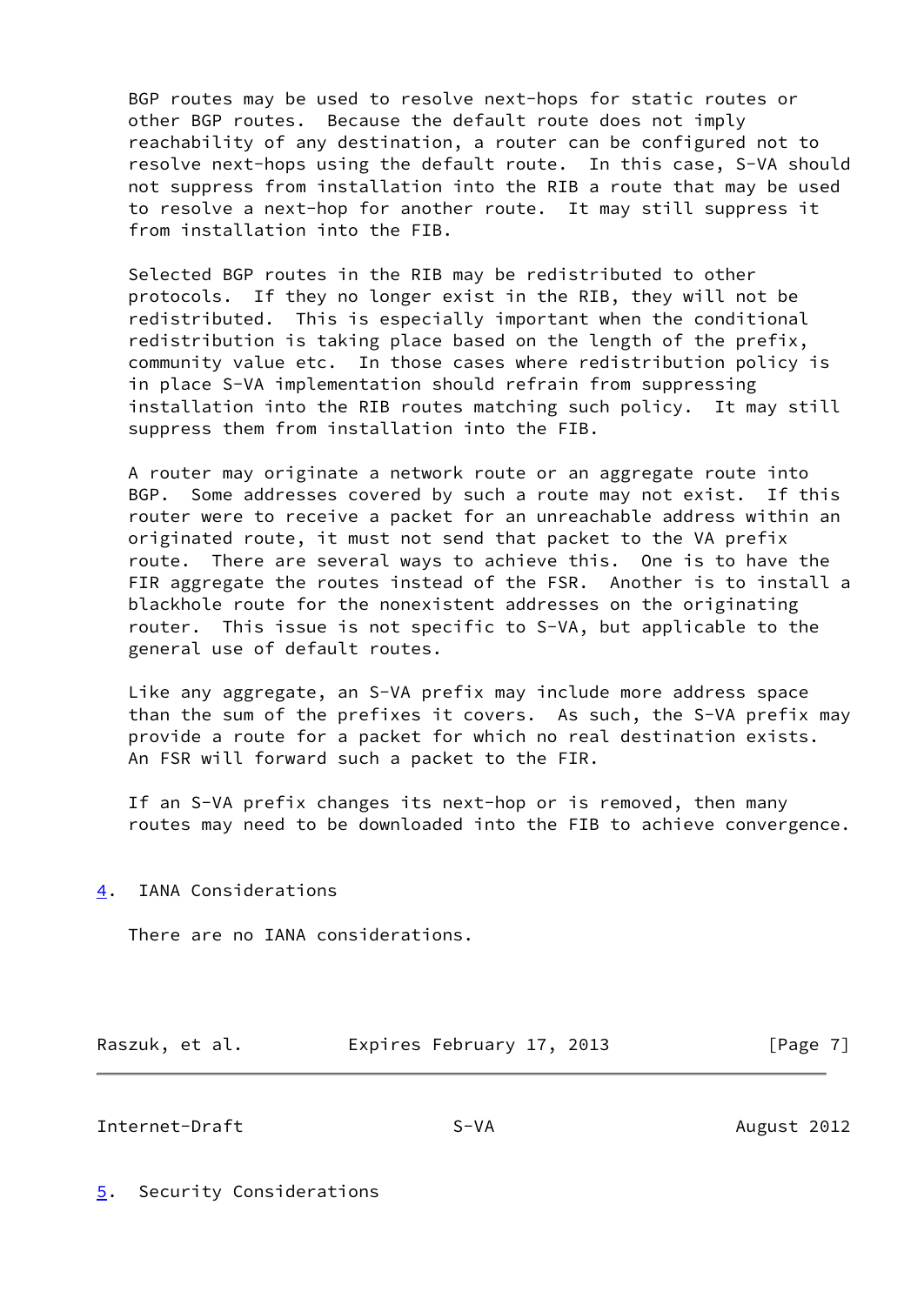The authors are not aware of any new security considerations due to S-VA. The local nature of the proposed optimization eliminates any external exposure of the functionality. The presence of more specifics which are used as VA prefixes is also a normal BGP behaviour in current networks.

<span id="page-8-0"></span>[6](#page-8-0). Acknowledgements

 The concept for Virtual Aggregation comes from Paul Francis. In this document authors only simplified some aspects of its behavior to allow simpler adoption by some operators.

 Authors would like to thank Clarence Filsfils, Nick Hilliard, S. Moonesamy and Tom Petch for their review and valuable input.

- <span id="page-8-1"></span>[7](#page-8-1). Normative References
	- [RFC1997] Chandrasekeran, R., Traina, P., and T. Li, "BGP Communities Attribute", [RFC 1997,](https://datatracker.ietf.org/doc/pdf/rfc1997) August 1996.
	- [RFC2119] Bradner, S., "Key words for use in RFCs to Indicate Requirement Levels", [BCP 14](https://datatracker.ietf.org/doc/pdf/bcp14), [RFC 2119](https://datatracker.ietf.org/doc/pdf/rfc2119), March 1997.
	- [RFC5082] Gill, V., Heasley, J., Meyer, D., Savola, P., and C. Pignataro, "The Generalized TTL Security Mechanism (GTSM)", [RFC 5082,](https://datatracker.ietf.org/doc/pdf/rfc5082) October 2007.

Authors' Addresses

 Robert Raszuk NTT MCL 101 S Ellsworth Avenue Suite 350 San Mateo, CA 94401 US

Email: robert@raszuk.net